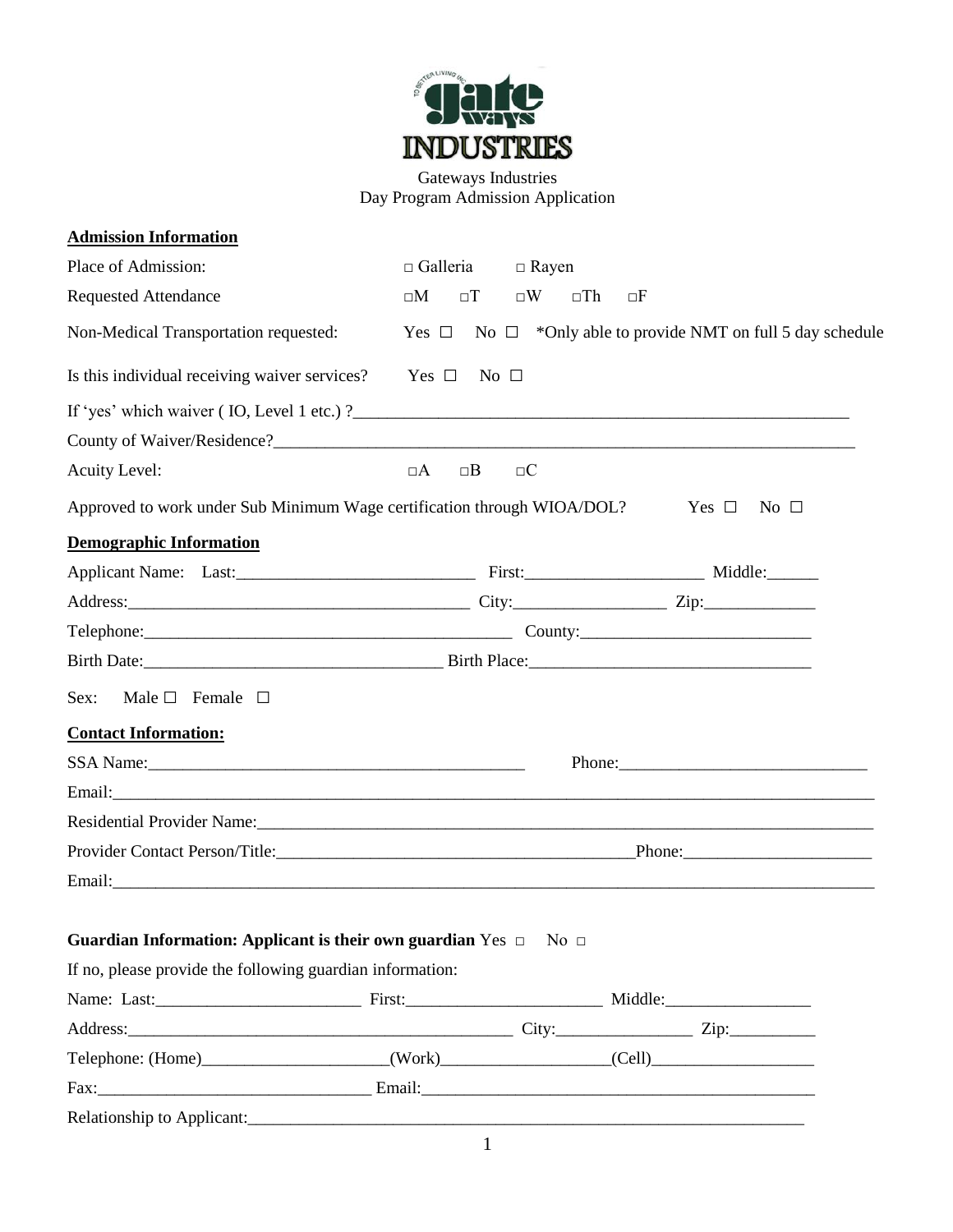## **Medical Information**

|                                                                                                              |                                     | Ambulatory: Yes $\square$<br>No $\Box$                                                                                |  |  |  |  |  |  |  |
|--------------------------------------------------------------------------------------------------------------|-------------------------------------|-----------------------------------------------------------------------------------------------------------------------|--|--|--|--|--|--|--|
|                                                                                                              |                                     |                                                                                                                       |  |  |  |  |  |  |  |
|                                                                                                              |                                     |                                                                                                                       |  |  |  |  |  |  |  |
| Non-food allergies                                                                                           |                                     |                                                                                                                       |  |  |  |  |  |  |  |
| List any major injuries, illnesses surgeries and/or hospitalizations $-$ include date(s):                    |                                     |                                                                                                                       |  |  |  |  |  |  |  |
|                                                                                                              |                                     |                                                                                                                       |  |  |  |  |  |  |  |
|                                                                                                              |                                     |                                                                                                                       |  |  |  |  |  |  |  |
|                                                                                                              |                                     | List all current medications, dosage, frequency and related diagnosis. (Attach additional pages if necessary)         |  |  |  |  |  |  |  |
| Will they take any medications during day program hours? Yes $\Box$ No $\Box$ Please list:                   |                                     |                                                                                                                       |  |  |  |  |  |  |  |
| List dietary needs/orders, include any specific likes/dislikes, allergies/sensitivities, calories or texture |                                     |                                                                                                                       |  |  |  |  |  |  |  |
|                                                                                                              |                                     |                                                                                                                       |  |  |  |  |  |  |  |
|                                                                                                              |                                     |                                                                                                                       |  |  |  |  |  |  |  |
|                                                                                                              |                                     |                                                                                                                       |  |  |  |  |  |  |  |
| Is applicant current on immunizations? Yes $\Box$ No $\Box$                                                  |                                     |                                                                                                                       |  |  |  |  |  |  |  |
| <b>Mental Health Information:</b>                                                                            |                                     |                                                                                                                       |  |  |  |  |  |  |  |
| MR Diagnosis: Mild $\Box$                                                                                    | Moderate $\square$<br>Severe $\Box$ | Profound $\Box$                                                                                                       |  |  |  |  |  |  |  |
|                                                                                                              |                                     |                                                                                                                       |  |  |  |  |  |  |  |
| Behavior/Emotional: -                                                                                        |                                     |                                                                                                                       |  |  |  |  |  |  |  |
|                                                                                                              |                                     | Describe anything that interferes with the applicant's social/occupational functioning (ex. Behaviors, communication, |  |  |  |  |  |  |  |
|                                                                                                              |                                     |                                                                                                                       |  |  |  |  |  |  |  |
|                                                                                                              |                                     | <u> 1989 - Johann Stoff, amerikan bestein de stad in de stad in de stad in de stad in de stad in de stad in de st</u> |  |  |  |  |  |  |  |
| Does this person have current Behavior Plan                                                                  | Yes $\Box$<br>No $\Box$             |                                                                                                                       |  |  |  |  |  |  |  |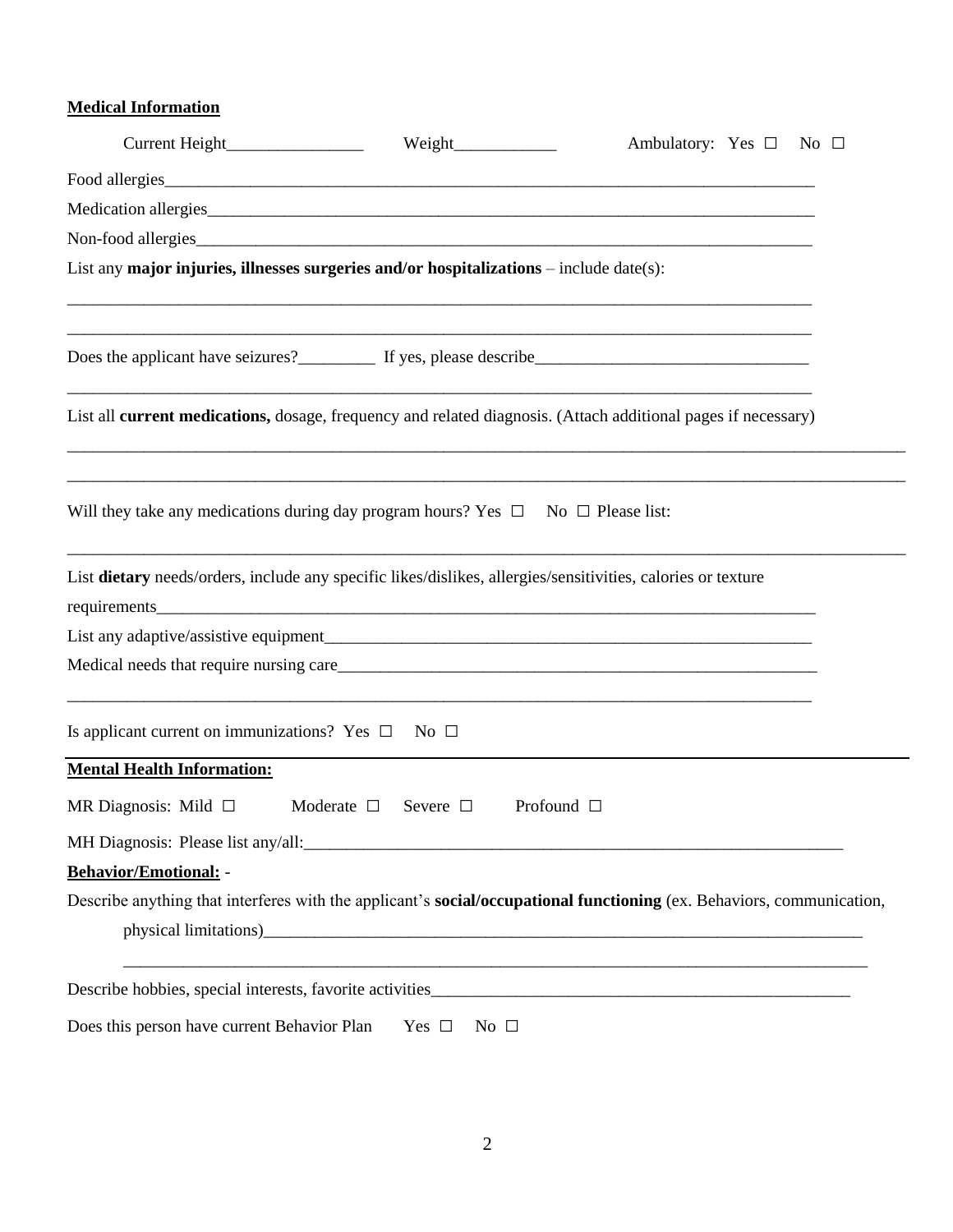## **Safety/Supervision:**

| <b>Supervision required in day program:</b>    |                  |                 |                   |                                                                                                                       |  |  |  |
|------------------------------------------------|------------------|-----------------|-------------------|-----------------------------------------------------------------------------------------------------------------------|--|--|--|
| $\Box$ Independent                             | $\square$ visual | $\Box$ auditory | $\Box$ one on one |                                                                                                                       |  |  |  |
| <b>Toileting</b>                               |                  |                 |                   |                                                                                                                       |  |  |  |
| $\square$ Independent                          | $\square$ visual | $\Box$ auditory | $\Box$ one on one |                                                                                                                       |  |  |  |
| <b>Eating</b>                                  |                  |                 |                   |                                                                                                                       |  |  |  |
| $\square$ Independent                          | $\square$ visual | $\Box$ auditory | $\Box$ one on one |                                                                                                                       |  |  |  |
| In the Community                               |                  |                 |                   |                                                                                                                       |  |  |  |
| $\square$ Independent                          | $\square$ visual | $\Box$ auditory | $\Box$ one on one |                                                                                                                       |  |  |  |
|                                                |                  |                 |                   |                                                                                                                       |  |  |  |
|                                                |                  |                 |                   | Does this individual pose a safety risk to him/herself or others? $\Box$ Yes $\Box$ No If yes, please provide details |  |  |  |
| <b>Background Information:</b>                 |                  |                 |                   |                                                                                                                       |  |  |  |
| <b>Previous Day Program/Employment/School:</b> |                  |                 |                   |                                                                                                                       |  |  |  |
|                                                |                  |                 |                   |                                                                                                                       |  |  |  |
|                                                |                  |                 |                   | Name: Name:                                                                                                           |  |  |  |
|                                                |                  |                 |                   |                                                                                                                       |  |  |  |
|                                                |                  |                 |                   |                                                                                                                       |  |  |  |
|                                                |                  |                 |                   |                                                                                                                       |  |  |  |
| <b>Previous Day Program/Employment/School:</b> |                  |                 |                   |                                                                                                                       |  |  |  |
|                                                |                  |                 |                   |                                                                                                                       |  |  |  |
| Name:                                          |                  |                 |                   |                                                                                                                       |  |  |  |
|                                                |                  |                 |                   |                                                                                                                       |  |  |  |
|                                                |                  |                 |                   |                                                                                                                       |  |  |  |
|                                                |                  |                 |                   |                                                                                                                       |  |  |  |
| <b>Previous Day Program/Employment/School:</b> |                  |                 |                   |                                                                                                                       |  |  |  |
|                                                |                  |                 |                   |                                                                                                                       |  |  |  |
|                                                |                  |                 |                   |                                                                                                                       |  |  |  |
|                                                |                  |                 |                   |                                                                                                                       |  |  |  |
|                                                |                  |                 |                   |                                                                                                                       |  |  |  |
|                                                |                  |                 |                   |                                                                                                                       |  |  |  |